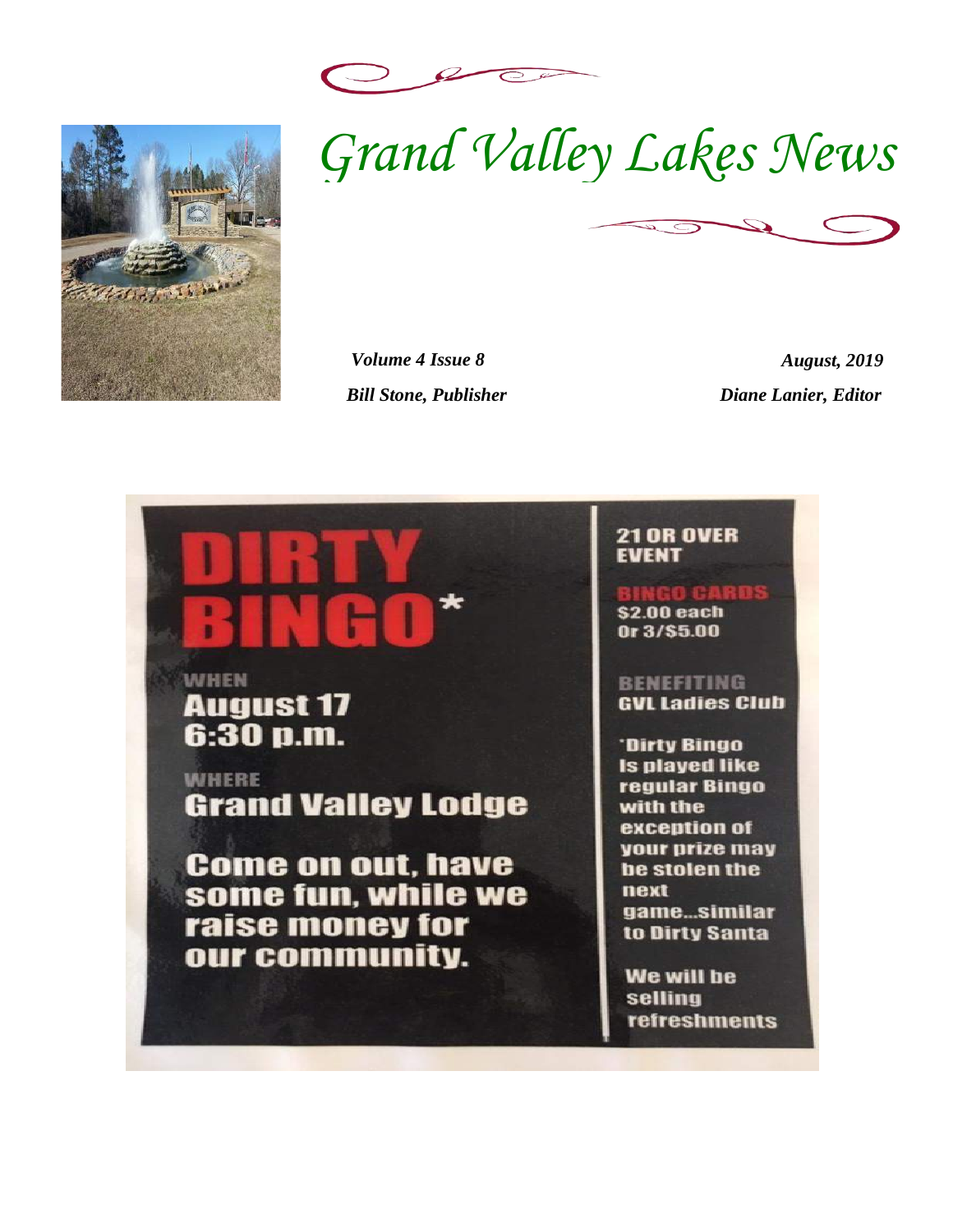#### **July Board Meeting covers a lot of ground in a short time...**

- Our Helipad is now operational. It took a while but it's ready.
- The new web site is well under way and looking great!
- The restrooms at the beach have been repeatedly damaged by vandals. Several ideas are in the works for repairing them and monitoring the situation.
- We are looking into developing an area for residents to park their campers, pontoon or other boats, etc. Site selection is being considered plus attorney opinion as to liability issues. This is something GVL residents could use and appreciate.
- Community "blight" has been an ongoing concern and the board is seriously moving toward solutions.

Jim and Valerie Cowan are the recipients of the Ladies' Club Lakeside Yard of the month award for June.

Beautiful is one way to describe their property but that's obviously a bit of an understatement.



*Sponsored By the Law Office of George R. Fusner, Jr. Phone: 615-251-0005*

*GVL POA Attorney*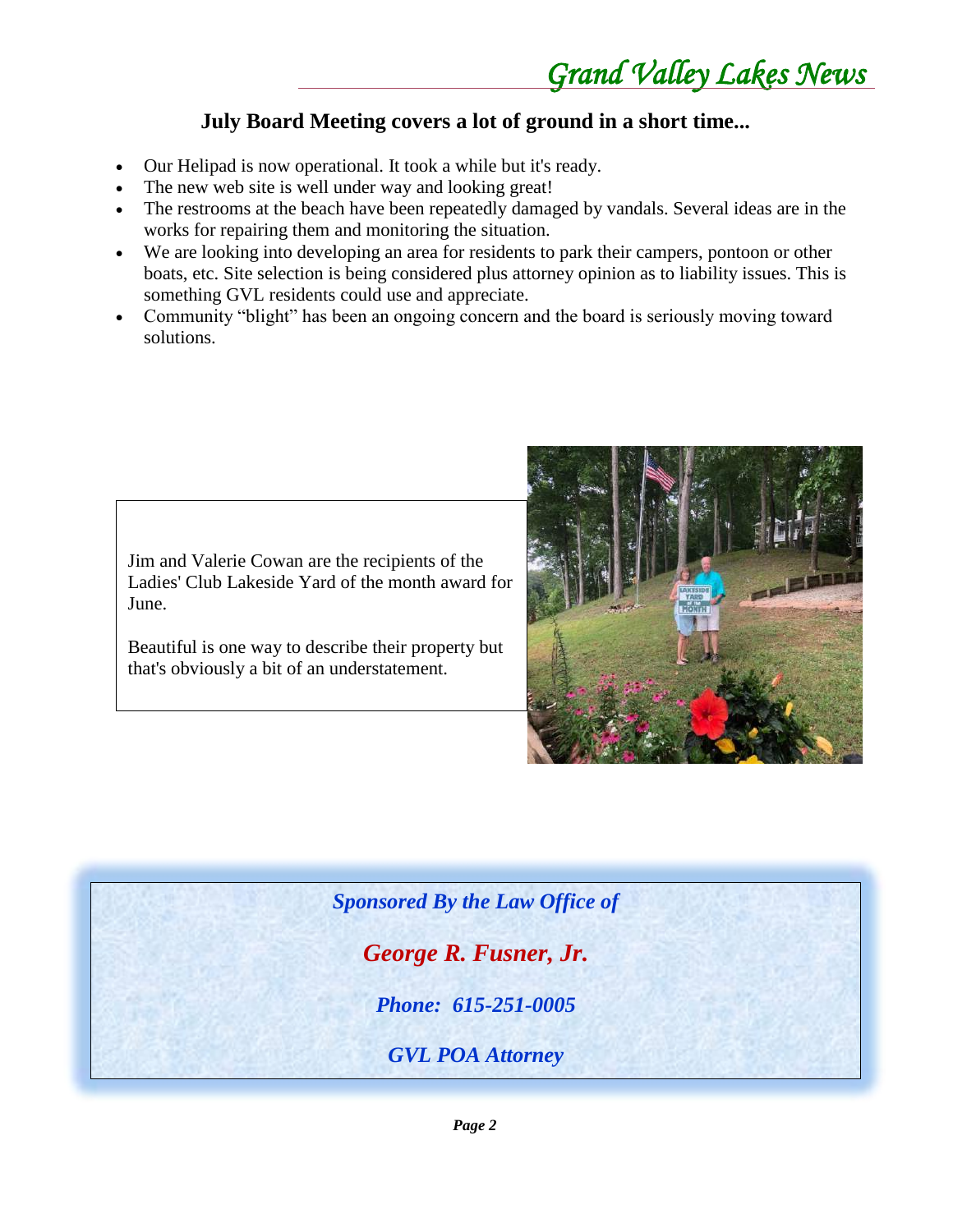*Grand Valley Lakes News* 

### *Your Community Calendar for August, 2019*

**Friday, August 9th @ 7:00 p.m. The Board of Directors of the Property Owners' Association will meet at the POA Lodge. We will be conducting the business of the Valley. All property owners are welcome and encouraged to attend!**

- **Saturday,August 10th @ 9:00 a.m. The Grand Valley Lakes Men's Club will meet at the POA Lodge to make plans for fund raisers and improvements in the Valley as well as for a good breakfast and fellowship. All men of the Valley are encouraged to come join us!**
- **Saturday, August 10th @ 10:30 a.m. The Grand Valley Lakes Ladies' Club will meet at the POA Lodge. – everyone plan to attend as we review and move forward with fund raising plans and as well plans for social activities. Come and join us!**
- **Saturday, August 17th @ 6:30 p.m. Ladies, we will be having a "Dirty Bingo" Night. Linda Parkinson, our hostess, tells us it is a cross between Bingo and Dirty Santa. Sounds like fun – Ladies mark your calendars and be sure to bring your friends!**
- **Tuesday, August 19th beginning at 9:45 a.m. The Daughters of Encouragement Bible Study Group will begin their study of 2 Corinthians. If you are interested, contact Dotty Fulgham @ (678) 230-3650 for more information.**
- **Saturday, August 31st from 8:30 a.m. to 10:30 a.m. Join us at the POA Lodge for the Annual Pancake Breakfast served by the Grand Valley Lakes Ladies' Club members. Tickets are Adults \$7.00, ages 4-7 \$5.00 and children 3 and under are free. For tickets contact Linda Johnson, Barbara Parkhurst, or Jean Harrison (901-351-5907).**

### **SAVE THE DATE:**

Saturday, October 5<sup>th</sup>, The Grand Valley Ladies' Club will host a Fashion Show and Luncheon at Lone Oaks Farm at 11:30.A M. Tickets are \$25.00 each. Models will feature Fall fashions from local and surrounding businesses. Select stores will have booths where merchandise can be purchased.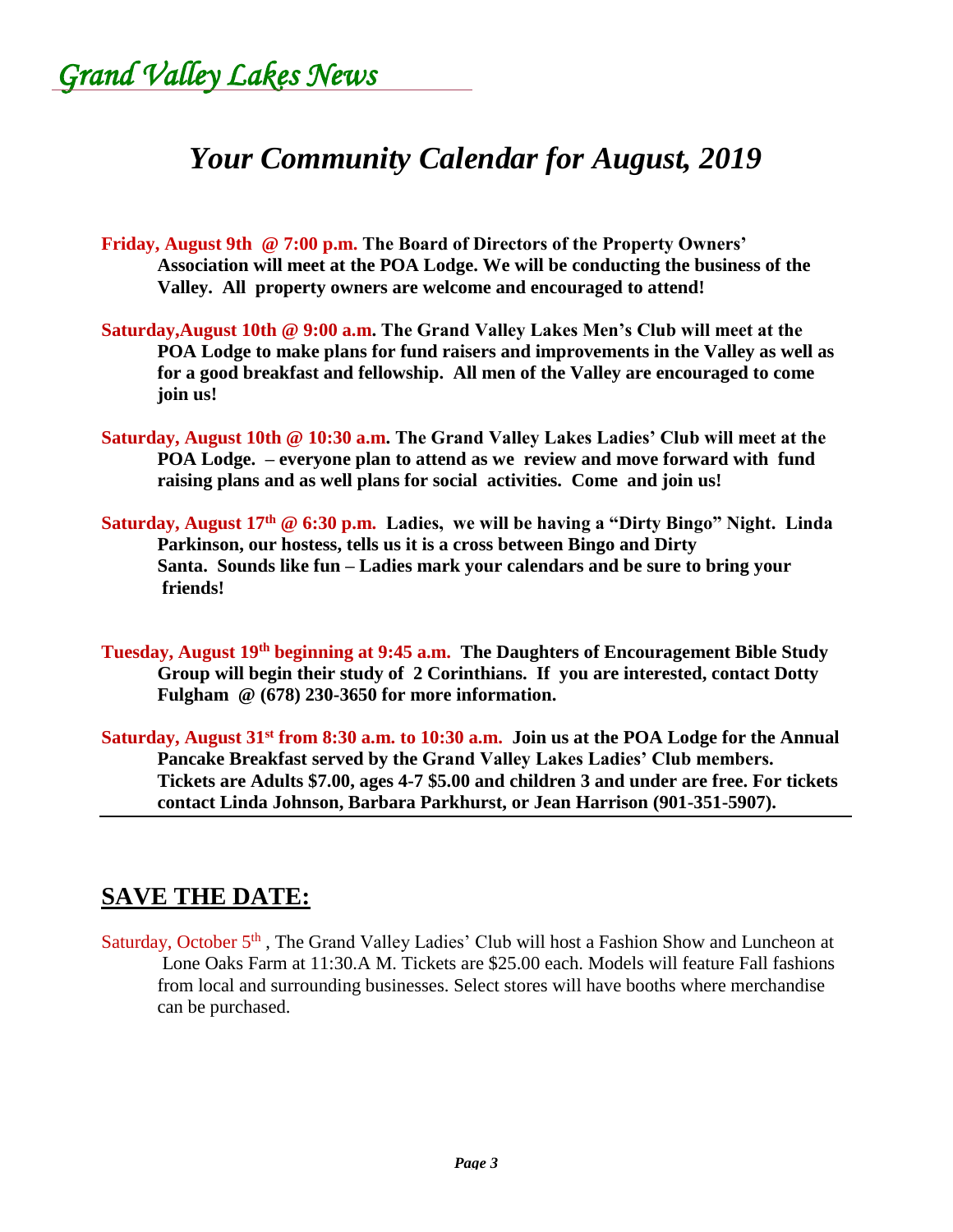

Yards as beautiful as this one make selecting Yard of the Month awful easy! Congratulations to Nicholas and Cheryl Paliaro for receiving the July award! Their hard work leaps out at you as you drive by!

Wow!! This may not be the Guiness Record for most blooms on a gardenia bush but it's got to be close! Myra Peace is shown standing in front of her bush or, more aptly, "tree".

Can you believe this?





A neatly manicured lawn, beautiful hanging baskets, white sand beach. All of these made Rick and Sandra Cagle's home a shoe-in to earn July's Lakeside Yard of the Month Award!

### On The Square Gallery and Gifts

109 North Main Bolivar, TN 38008 Phone: 731-403-0002

Owners: Deborah Turner Brasfield

Showcasing Local Art, Handcrafted Gifts, New & Vintage Gift Items, Decorative Items for Your Home

*(a Grand Valley Lakes resident run business)*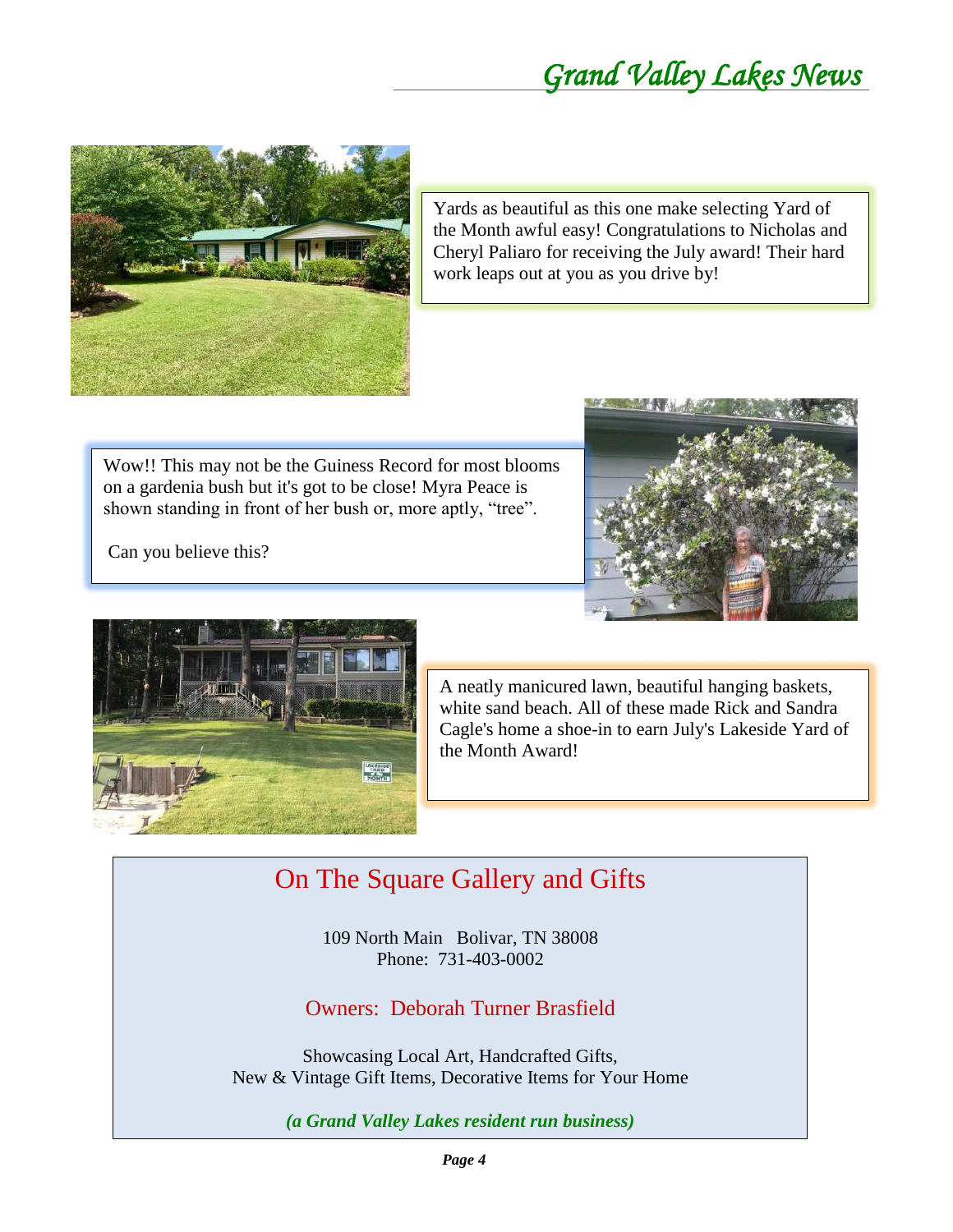*Grand Valley Lakes News* 

#### **JULY MEN'S CLUB MEETING**

The Grand Valley Lakes Men's club met Saturday morning, July 13, 2019 at the POA lodge. We first enjoyed a breakfast of Bill Stone's famous sausage gravy and biscuits.

During the meeting we recapped the projects completed by the men's club recently. These included the new signage at the first corner after coming through the gate, and the new sign at the lodge. Both turned out beautifully. In fact, one resident recently remarked that it looks like we're an "uppity" lake community (even though we all know that we're as down to earth as we can be). The second, and probably most ambitious from a manpower perspective, was an updating to the beach area. Men's club members, led by Earl Butler, assisted by Randy Powell and others, replaced all of the posts and supports for the picnic pavilions and made sure they are structurally sound for decades to come. Once the lumber dries sufficiently we will be painting them. The see-saws were painted and Larry Johnson installed new seats and handles on them. All of the slides and play equipment was pressure washed by Jerry Parkhurst and weeds were removed from the gravel around them. The crepe myrtles were trimmed back to hopefully help deter the vandalism of the rest rooms (being dealt with by the Board of Directors.) There is still drainage work and other improvements to be made that is probably beyond the scope of men's club involvement but we have made suggestions to the Board of Directors and our great GVL maintenance folks.

Bill Stone will be having some signs made to temporarily identify the projects "GVL Men's Club...Proudly working for the community."

We discussed ideas for upcoming projects and fundraisers and once we decide what our next contribution to our great community is, we will again be hard at work and let you know what to expect.

We meet the 2<sup>nd</sup> Saturday of every month (the morning after the monthly Board of Directors meeting) at 9:00 a.m. at the Lodge. Anyone is welcome to attend and we encourage all of our men as well as our younger men to attend to share your ideas about how we can contribute to the betterment of our Grand Valley Lakes community.



#### **This issue of the Grand Valley News is sponsored in part by the Grand Valley Lakes Men's Club.**

The Men's Club is a hardworking, fun-loving bunch of men who meet every second Saturday of each month at 9:00 a.m. at the POA Lodge. These members have quickly become a creative force and a work force within our community.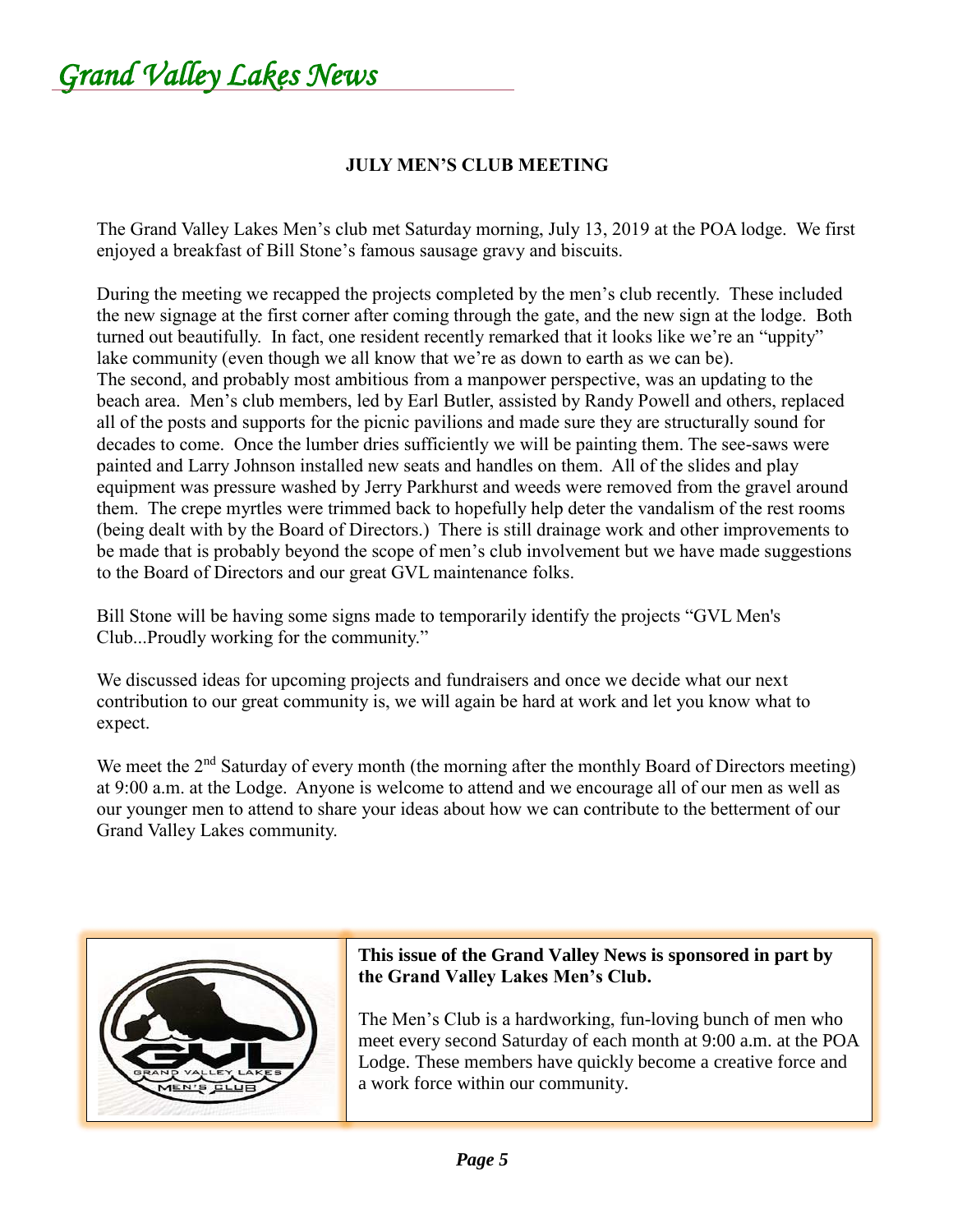

Not only was there cleaning up going on inside the fire house, but also on the outside – to remove low hanging growth on trees and clear the building of dangerous limbs. It really was a WORK day for everyone that showed up!

There was lots of serious dishwashing, window washing, and other cleaning at the GVAFD clean-up day. Pitching in were (l-r) Cherie Parkinson, Jeanie Ferri, Donna McClarin and Angela Quinney.



#### **FIRE DEPARTMENT WORK DAY WORKED!**

The Fire Department Work Day was GREAT! About 30 folks showed up and worked like crazy. Outside and inside the Fire Station got a lot of sprucing up. We're not finished, but well on our way. Kenny Oake said he's going to find those paints they have on special (in the same color ranges) and we'll mix 'em all up and come up with a color for the inside. We'll have a Paint Day sometime in the future.

Tom had a lot of help with testing the equipment and arranging it back on the fire truck. There was lots of sweat and you couldn't even tell it rained a few minutes cause everybody was already soaked !

I'm going to attempt to list all of the names involved in the work:

Donna McClarin, Tom Wein, Keith Clanton, Bill Platten, Larry Johnson, Earl Butler, Jeannie Ferri, John Houser, Angela Quinney, Sherrie Parkinson, Ronnie Parkinson, Randy Powell, Nancy Burke, Don Burke, Nancy Scott, Ron Scott, Lydia Scott, Luke Scott, Kenny Oake (We missed Teena, she was sick that day. Hope you're better, Teena!), Christine Buccitti, Kat Sones, Jess Bebee, Jim Gehringer, two of Jim's nephews and one of their friends (really great to have their help) and Lona Coffee.

I know I'm missing at least 2 names and I am so sorry. Everyone that worked did a such a wonderful job; you could tell because everyone was either sweaty or dirty or both !

We even got a visit from Richard Cates. It was good to see him get out and say hello.

Thank you for all you did from the Fire Chief and Board of Directors.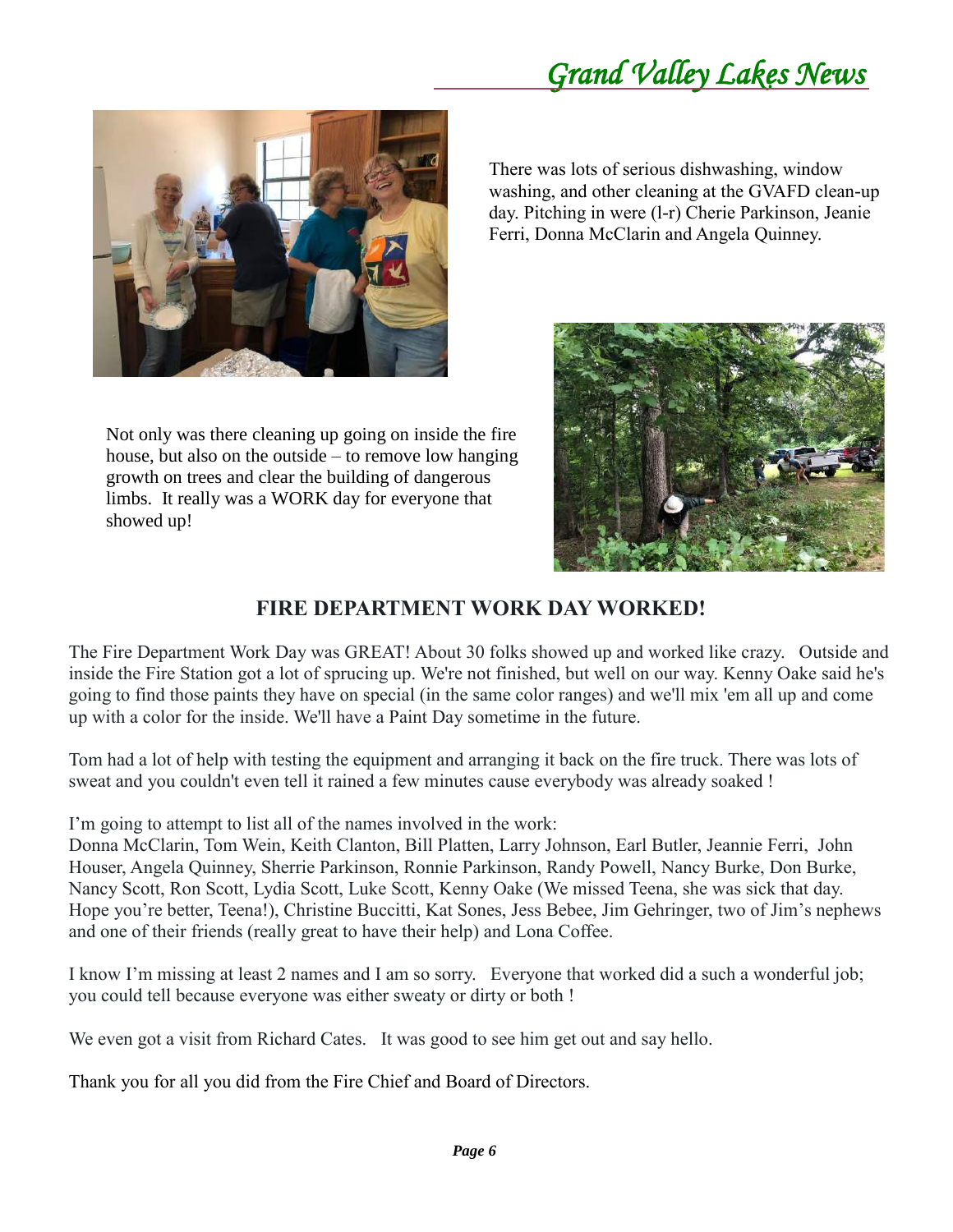*Grand Valley Lakes News* 

#### **GVL'S ANNUAL 4TH OF JULY BOAT PARADE**

On July 4, 2019, 11 Grand Valley families participated in the Annual 4<sup>th</sup> of July Boat Parade. These boats were decorated above and beyond what the GVL community could have ever expected! So much hard work and time was put into these boats and many participants even dressed in full costume and had an incredible day of fun on the lake.

This year's theme was "Disney" and boats were judged on how the boats and people on the boats reflected the theme, enthusiasm of participants, and overall appearance of the boat. This year's judges, Mary Yates, Pam Hazelgrove, Dianne Sipes, and Earl Butler said that this was a difficult decision as all of the boats were incredible this year.

GVL would like to recognize all of the sponsors for this year's boat parade: Tilted Willow in Middleton, TN, Cuttin' Up in Middleton, TN, Bill's Florist in Bolivar, TN, L & S Boat Sales in Iuka, MS, Marine Boat Sales of Pickwick, Hometown Pizza in Middleton, Tn, Paul Seaton Boat Sales in Counce, TN, and Middleton Style Shop. These companies have been very generous and we greatly appreciate their help. We encourage everyone to help support these businesses as they were so excited and willing to help the GVL community. The year's boat prizes were as follows:

1<sup>ST</sup> PLACE – Painted Canvas from Bill's Florist in Bolivar, TN (valued at \$50), a free haircut and a \$35 gift certificate for manicure/pedicure at Cuttin' Up in Middleton, TN, a blanket from Marine Sales of Pickwick, a t-shirt and light up Yeti style cup from L & S Boat Sales in Iuka, MS

2<sup>nd</sup> PLACE – \$20 Gift Certificate from Tilted Willow in Middleton, TN, a \$20 Gift Certificate for Cuttin' Up in Middleton, TN, a t-shirt from Marine Sales of Pickwick, a t-shirt and light up Yeti style cup from L & S Boat Sales in Iuka, MS

3<sup>rd</sup> PLACE – Gift Certificate for a free specialty pizza from Hometown Pizza in Middleton, TN, a t-shirt from Marine Sales of Pickwick, over \$40 worth of hair products from Middleton Style Shop, and a light up Yeti style cup from L & S Boat Sales in Iuka, MS

4 th PLACE – Disney strawberry cupcakes (Carla Doyle)

5<sup>th</sup> PLACE – Disney strawberry cupcakes (Carla Doyle)

Members of the GVL community and guests also participated in our first 4<sup>th</sup> of July Kayak and Paddle Boat Race. Prizes for these were:

1<sup>st</sup> Place – T-shirt from Paul Seaton Boat Sales in Counce, TN, and light up Yeti style cup from L & S Boat Sales in Iuka, MS

 $2<sup>nd</sup> Place - T-shift from L & S of Iuka, MS and Disney starwberry cupcakes (Carla Doyle)$ 

3<sup>rd</sup> Place – Disney strawberry cupcakes (Carla Doyle)

Many spectators and participants in the parade stated that this year's boat parade was one of the best ever and amazed how our small community came together to make this day a success. A special thanks go to our judges this year and Bubba Winkler, this year's Master of Ceremonies.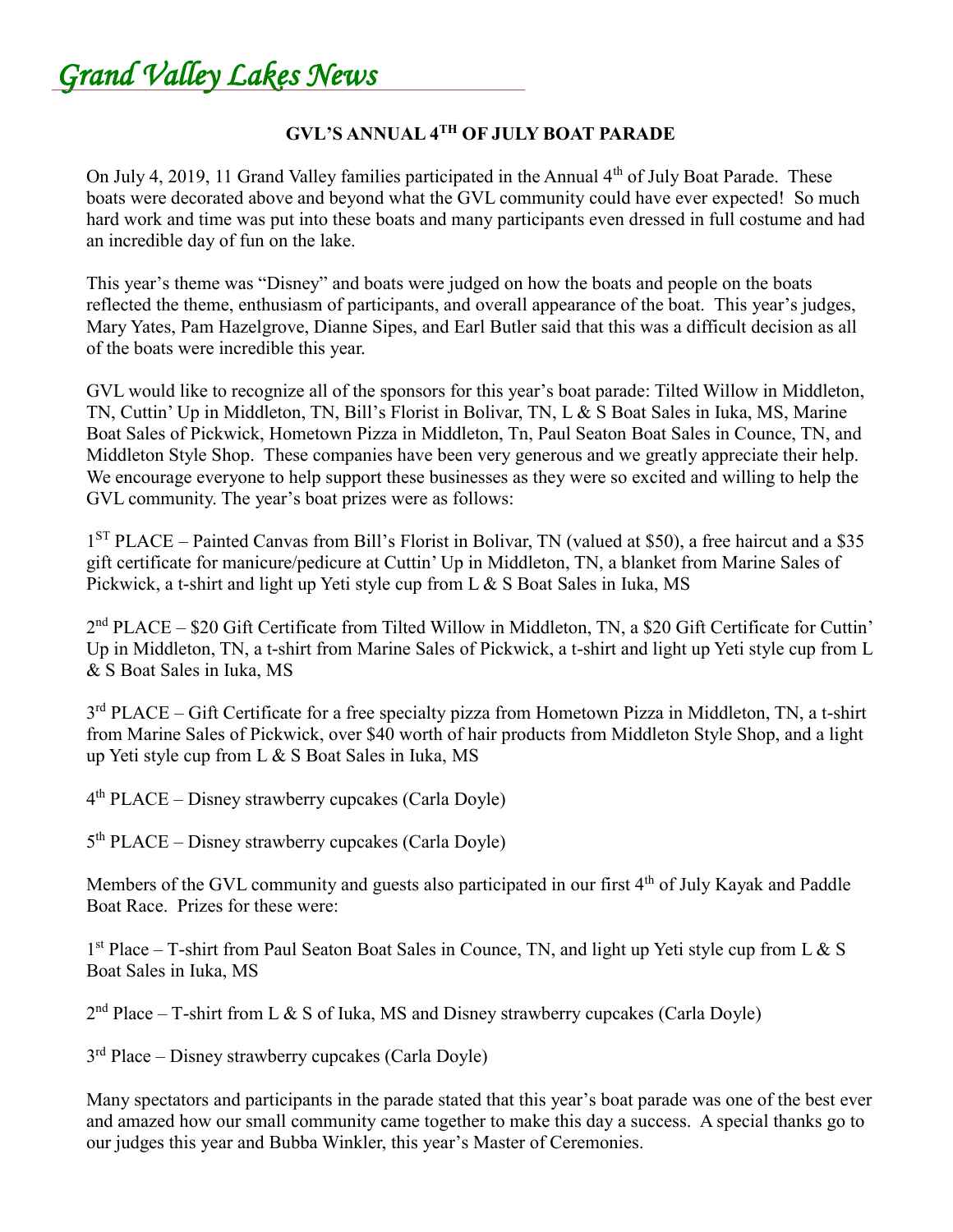*Grand Valley Lakes News* 



A big thank you to this year's boat parade judges! Mary Yates, Pam Hazelgrove, Diane Sipes, and Earl Butler did a super job made difficult by the quality of the entrants!

Can you imagine how much time and effort went into this "show boat", our first place winner?!





Every entry in the boat parade was colorful and unique and it sure was a fun day in the sun and on the water for Grand Valley Lakes folks!

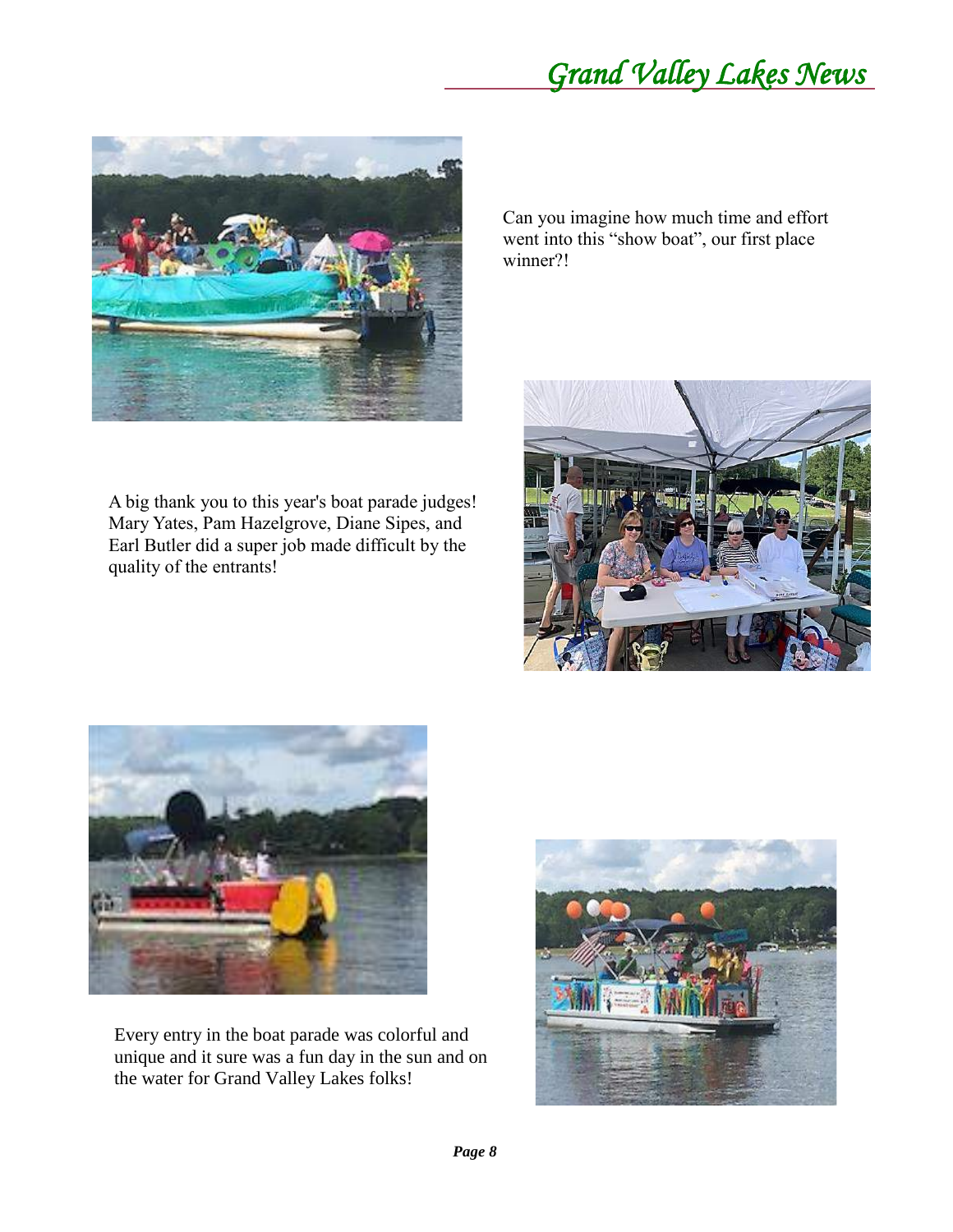



Something new this year was the addition of Paddle Boat and Kayak races. Several kayakers and teams of paddle boaters vied for the prizes. Event organizer Carla Doyle received as donations from area businesses. Carla and husband, Stan, did a super job putting the ALL of our boating events together!

**Best Fireworks Show in Hardeman County!!** As usual the Grand Valley fireworks show was super outstanding!! An estimated crowd of around 300 enjoyed the display! Thanks to Tom Wein for making a trip to Pittsburgh, Tennessee to pick the fireworks up. Tom, assisted by Barry Joyner and Matthew Ince, put the show together. Keith Clanton, Johnny Rustin, and Alexis Cannon worked security to insure everyone's safety. Thanks to each one of these folks for again putting Grand Valley Lakes into the Hardeman County limelight!

Ever seen a cotton ball explode? Just in case you haven't, here's one!



#### *COMMON GROUNDS* **"Uncommonly good coffee and more!"**

**313 West Market St. Bolivar, TN 38008 Phone: 731-212-3030**

**Hours: 7:00 a.m. to 5:00 p.m. Monday through Friday 8:00 a.m. to 4:00 p.m. Saturdays**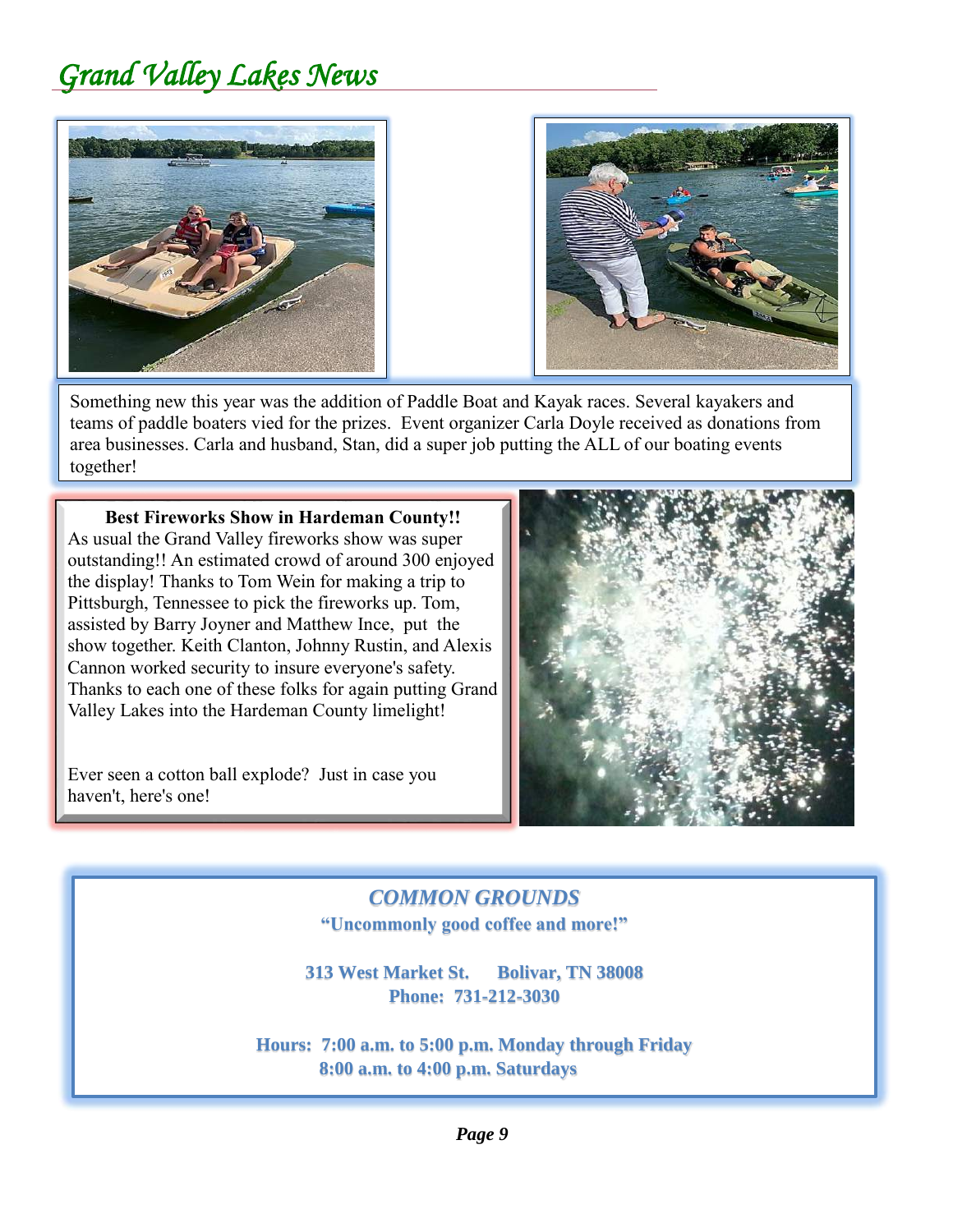

## **John Allen Brasfield, Jr.**

Mr. John Allen Brasfield, Jr., age 77 of Grand Valley Lakes in Saulsbury, TN, passed from this life on Monday, July 8, 2019 at Baptist Memorial Hospital in Memphis.

A native of Staten Island, NY, Allen was born Friday, August 1, 1941 to the late John Allen Brasfield, Sr., and the late Beverly Hunt Brasfield Leng. He lived in Germantown, TN for 20 years prior to moving to Hardeman County in 2001.

He was a real estate agent for 25 years, and had been working with Keller-Williams Realty since 2009. He was also a prior owner of The Buyer's Agent Company. A veteran of the United States Army, he served from 1962 – 1966 and was stationed in both Korea and Germany. He was a member of Central Church in Collierville for more than 30 years, and was active in the Grand Valley Lakes Men's Club. His many interests included playing golf, listening to talk radio and jazz music, and helping his real estate clients with their needs. He loved teaching all the kids in his family how to snow ski, an activity he did not take up until in his 30's, and at one time, he had a private pilot's license. Allen, who was and is greatly loved, will be remembered as a kind and generous man who enjoyed spending time with family and friends.

He is survived by his wife, Deborah Turner Brasfield, whom he married on May 20, 1989, of Grand Valley Lakes; his son, John Allen Brasfield, III and companion, Victoria Reed, of Cleveland, OH; his brother, J. Hunt Brasfield and wife, Julia, of Morehead City, NC; additional family, John Gasquet, of Rohnert Park, CA; three sisters-in-law, Barbara (Kent) McDaniel of Rossville, TN, Ronda (Larry) Hogan of Oakland, TN and Peggy Cochran of Rocky Mount, MO; a brother-in-law, David Turner of Saulsbury; an aunt, Shirley Chartrand of Scottsdale, AZ; 18 nieces and nephews, including Shannon Green; and 28 great nieces and great nephews. Mr. Brasfield's family requests that all charitable contributions are sent to the Alzheimer's Association [\(www.alz.org/donate\)](http://www.alz.org/donate) in memory of his mother, Beverly Hunt Brasfield Leng.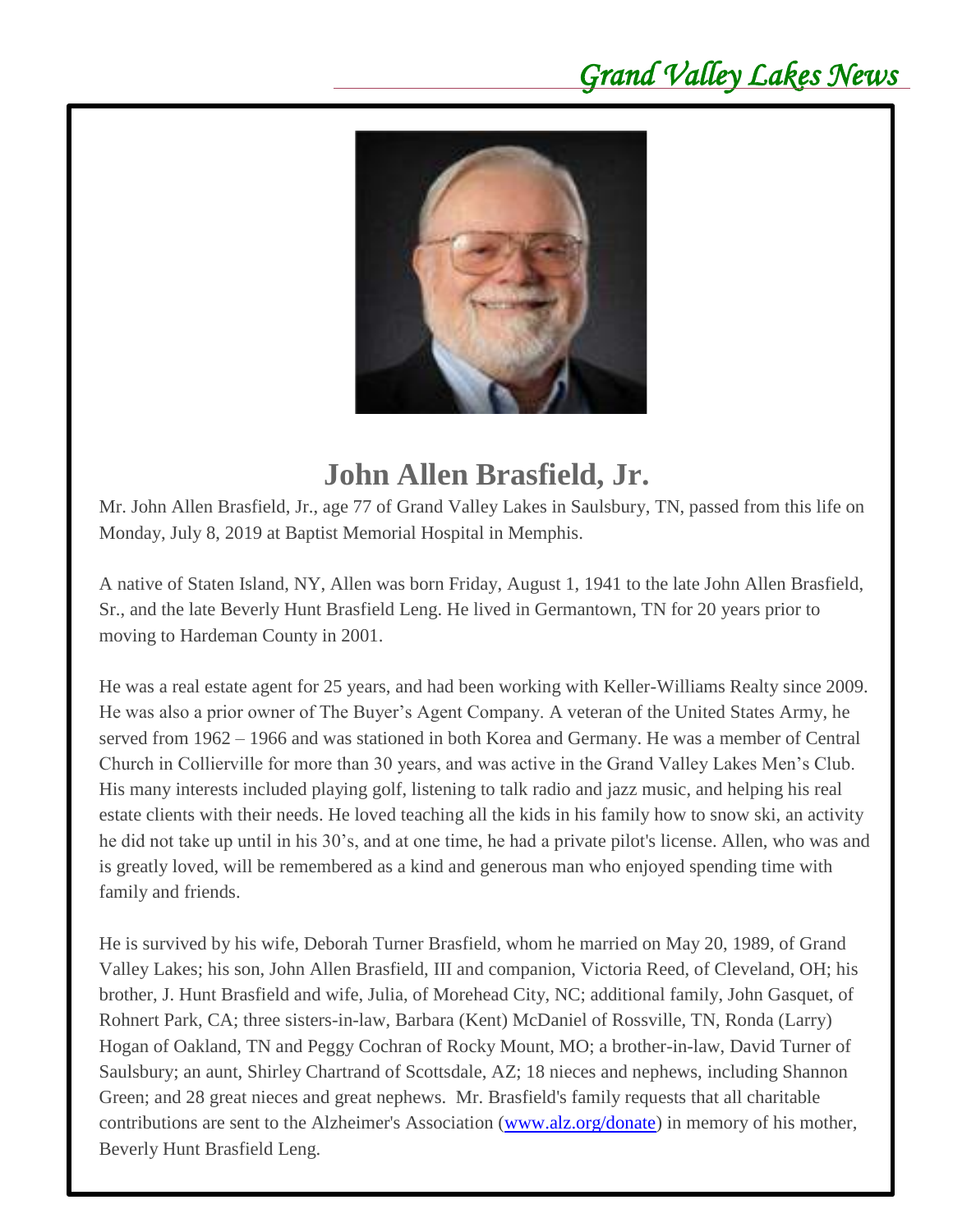

# **Roy Keys**

A Memorial Service for our friend and neighbor, Roy Keys, was held at the POA Lodge on Saturday, July 27<sup>th</sup>. Roy touched so many lives in Grand Valley Lakes, his church, and beyond. "A friend to everyone who met him," said one neighbor. That statement summarizes Roy's personality. He befriended many, many area residents.

His congenial personality was always on public display as he helped his neighbors at the Grand Valley Lakes Area Trash Collection Site. He would virtually demand the opportunity to help everyone visiting there. Allow him to help you or face the "wrath of Roy"! He also served the community on its Board of Directors and was working toward an effective Neighborhood Watch Program.

Roy and Elaine, his wife of 11 years, attended Hebron Baptist Church. His active membership there allowed Roy to again add to his long list of friends while serving the Lord. He was a devout Christian and had no fear or hesitation expressing his belief in the saving grace of Jesus.

In addition to Elaine, Roy is survived by children Vic (Vickie), Derek, son-in law Jeff, Brianna (Joe), Justin, and Jillian (Lem). He also leaves behind 14 grandchildren and three great-grandchildren, his sister Glenda (Fred), brother Ricky (Rita), many nieces, nephews and countless friends.

Roy was preceded in death by his wife JoAnn, and daughter Wendy.